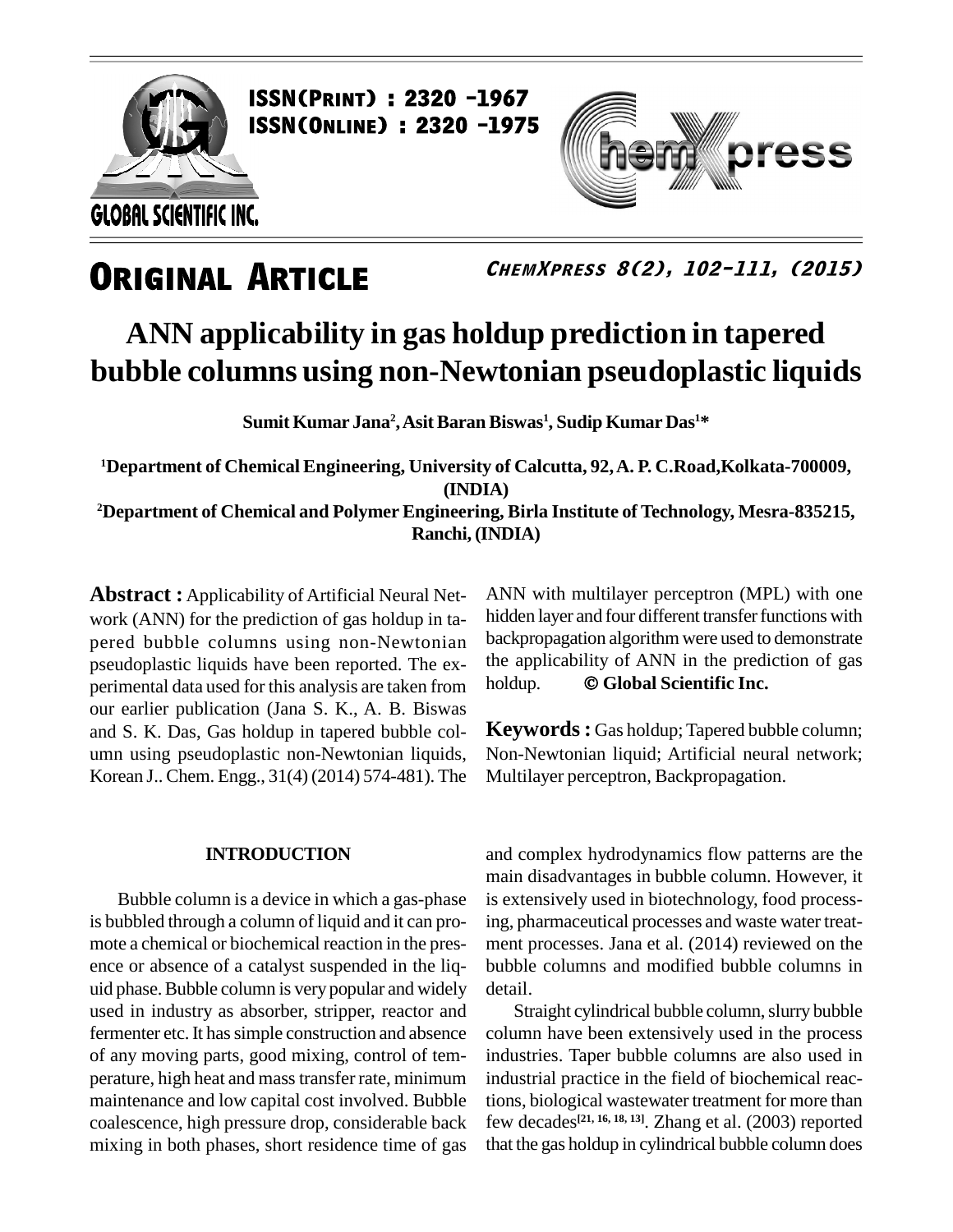not change in the axial direction at low gas velocity but decreases slightly at high gas velocity from the bottom to top, whereas in tapered bubble column the axial gas holdup decreases from bottom to the top. So in the tapered bubble column flow is always developing nature, i.e., bubbles are rising from the bottom as a spherical shape and then coalesce to form bigger bubbles, structure of the big bubble changes continuously from circular to slightly flattened and rapture of the big bubbles to small bubbles. Jana et al. (2014) reported detail bubble characteristics and flow regime in taper bubble column. Lit erature review suggested that most researchers used Newtonian liquids in their study. The rheological behavior of non-Newtonian liquids is complex and hence the bubble flows in these liquids has different characteristics than that of Newtonian liquids **[7, 8]**. Only few literatures are available using non- Newtonian liquids in bubble column **[9, 20, 10, 17, 15]**.

Artificial neural network has gain a widespread application in many engineering fields **[12]**. One of the advantage of ANN that it can learn from example, incorporate a large number of variables, provide quick response to the new information and predict most accurately **[3]**. Shaikh and Al-Dahhan (2003) concluded that theANN correlation gives better pre diction than the empirical correlation for the pre diction of gas holdup in bubble column. Bar and Das (2011, 2012) showed that the MLP with backpropagation algorithm is useful for the prediction of hydrodynamic parameter in two-phase gas non-Newtonian liquid flow through bends and hori-

zontal pipeline. Bar et al. (2011) used MLP with backpropagation algorithm for the prediction of frictional pressure drop in two-phase gas-non- Newtonian liquid flow through helical coils in horizontal orientation. This research investigates the experimental determination of the gas holdup in taper bubble columns and the use of artificial neural net work for the gas holdup prediction.

#### **ANN methodology**

In artificial neural network, ANN model of system, feed-forward architecture namely Multiple Layer Perception (MLP) is most commonly used. Figure 1 shows schematic diagram of it. It has three layers: an input layer, hidden layer(s) and an output layer. Each layer consists of a number of elementary processing units known as neurons. Each neuron in the input is connected to its hidden layer through weights. Also there is connection between hidden and output layers. When an input is introduced to the neural network, the synaptic weights between the neurons are simulated and these signals propagate through layers and the output result is formed. The main objective is to form output by the network should close to the expected output, the weights between the layers and the neurons are modified in such a way that next time the same input will pro vide an output that are closer to the expected output. Various algorithms are available for training of the neural networks. Backpropagation algorithm is the most versatile and robust technique, provides most efficient learning procedure for MLP networks. This



**Figure 1 : Schematic diagram of neural network**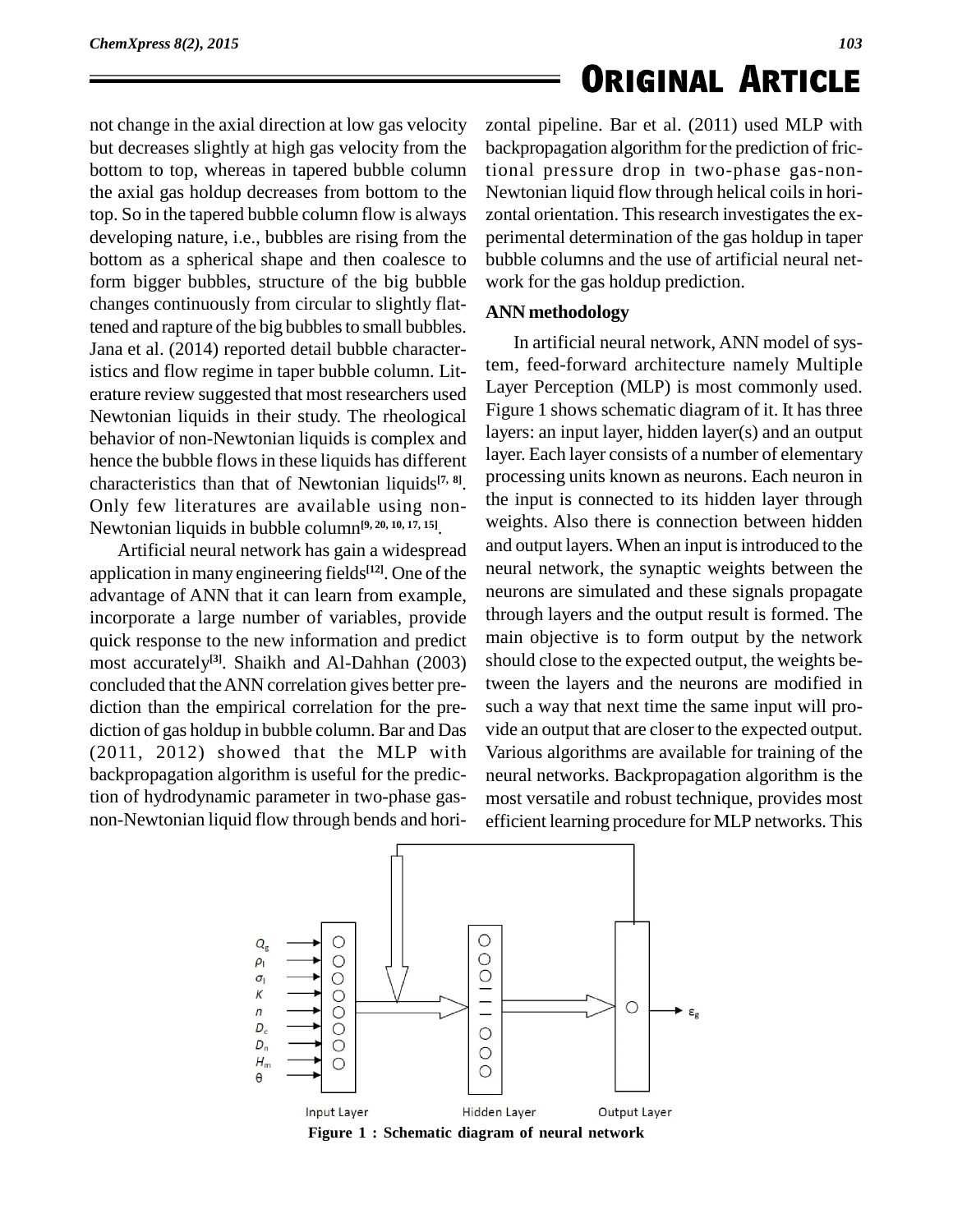

Figure 2 : Schematic diagram of experimental setup; A1: Air inlet; A2: Air outlet; Manometers; D: Distributor; **C: Compressor; PG: pressure Gauge; RG: Rotameter for gas; V1-V4: Control valves**

algorithm is especially capable of solving predictive problems **[11, 1]**. Literature survey suggested that a network with single hidden layer using different popular transfer functions like sigmoid, hyperbolic tangent etc. are extensively used for prediction and it performed successfully. Bansal et al. (1993) and Tamura and Tateishi (1997) observed that the single hidden layer can solve most of the problems for more input variables and outputs. Hence this study is based on MLP using a single hidden layer. The values of the learning rate and momentum constant of networks are 0.01 and 0.9 respectively. Four different transfer functions in a hidden layer are used in the net work and are shown in TABLE 1. Transfer function 5 represents the output function. So the prediction of the gas holdup is carried out using multilayer perceptron (MPL) with one hidden layer and four different transfer functions and is trained with very popular backpropagation (BP) algorithm using MATLAB R2010b as a computational tool.

#### **Experimental details [14]**

A schematic diagram of the experimental setup

has been shown in Figure 2. It consists of tapered bubble column, manometers for pressure measure ment, distributor (D) to distribute the air, compres sor (C), pressure gauge (PG), rotameter  $(R<sub>G</sub>)$  for flow measures and other accessories. The tapered bubble columns were made of thick perspex and square shaped.Aperforated plates made of Perspex of 50 holes of different diameters were used for air distribution and connected with the column by means of flanges. Air inlet would be provided in column by means of nozzles of 4mm diameter and then the air is distributed through the distributor plate and entersinto the column. Two tapered bubble columns of different cross-section areas are used for the ex periment. Detailed dimension of the columns are shown in TABLE 2. Columns were fitted to verti cally by means of clamps to avoid any vibration.

The desired amount of Sodium salt of carboxym ethyl celluse (SCMC) were dissolved in tap water, a few drop of formaldehyde was added to avoid biological degradation and kept around one night for aging. Four different SCMC concentrations, 0.2 -  $0.8 \text{ kg/m}^3$  were used for the experiment. The dilute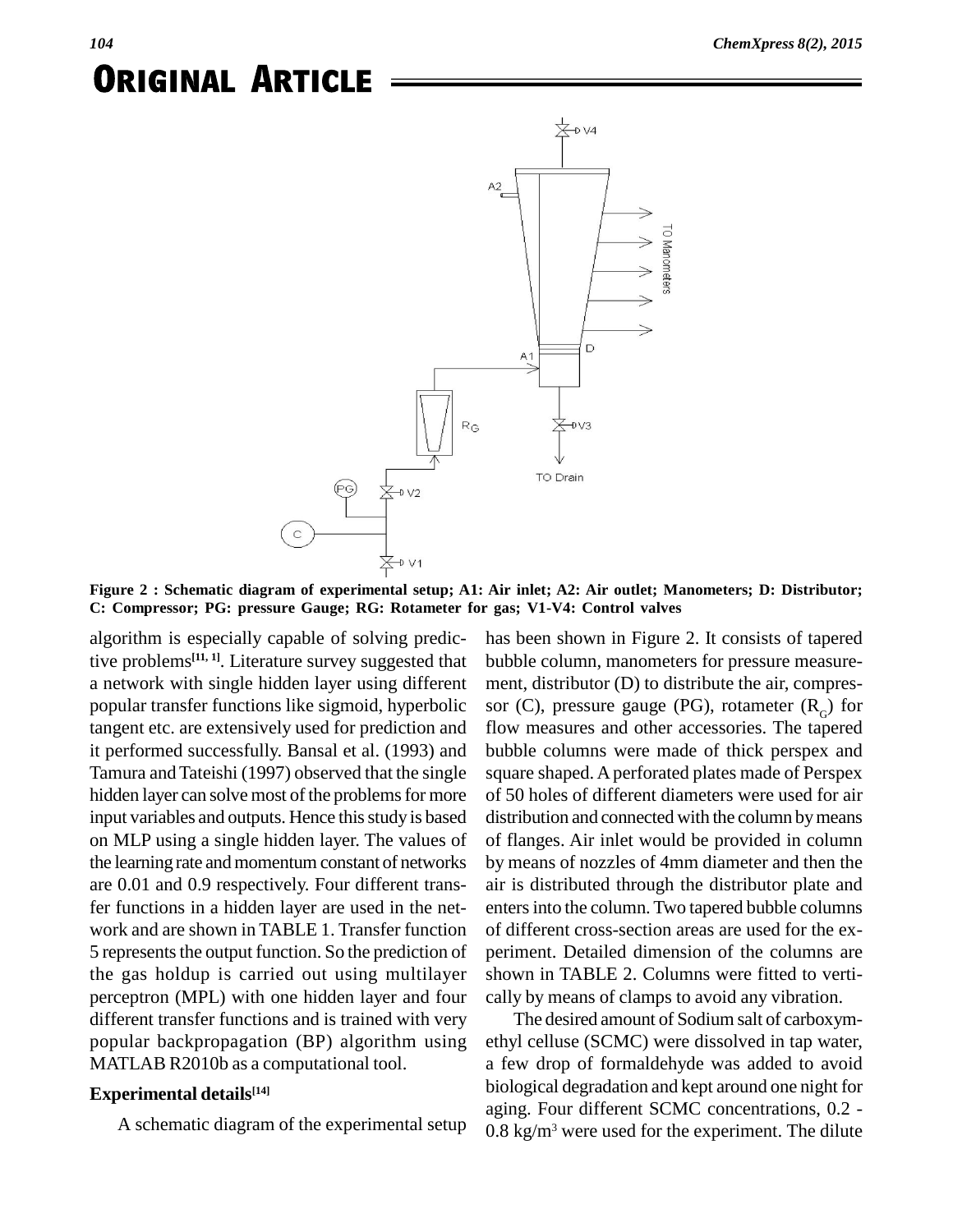| TABLE 1 : Different transfer functions   |                                    |                                                       |  |
|------------------------------------------|------------------------------------|-------------------------------------------------------|--|
| Case                                     | Name of activation function        | <b>Equation</b>                                       |  |
| Transfer function 1                      | Tan hyperbolic function (tansig)   | $y = \tanh(net)$                                      |  |
| Transfer function 2                      | Logsigmoid function (logsig)       | $y = \frac{}{(1 + \exp(-net))}$                       |  |
| Transfer function 3                      | Radial basis function(radbas)      | $y = \exp(-net^2)$                                    |  |
| Transfer function 4                      | Triangular basis function (tribas) | $y = 1 - abs(net)$ if -1?(net)?1<br>$y = 0$ otherwise |  |
| Transfer function 5<br>(Output function) | Linear function(purelin)           | $y = (net)$                                           |  |

#### **TABLE 1 : Different transfer functions**

| <b>TABLE 2: Dimension of bubble columns</b> |  |
|---------------------------------------------|--|
|---------------------------------------------|--|

| <b>Characteristic parameters</b>                                                                                                                   | <b>Smaller Tapered Bubble</b><br>Column<br>TB1 | <b>Larger Tapered</b><br><b>Bubble</b><br>Column<br>TB <sub>2</sub> |
|----------------------------------------------------------------------------------------------------------------------------------------------------|------------------------------------------------|---------------------------------------------------------------------|
| Thickness of Perspex sheet, m                                                                                                                      | 0.0127                                         | 0.0127                                                              |
| Height of column, m                                                                                                                                | 1.83                                           | 1.83                                                                |
| Top area of the column $m2$                                                                                                                        | $0.0762 \times 0.0762$                         | $0.1016 \times 0.1016$                                              |
| Bottom area of the column, $m2$                                                                                                                    | $0.0508 \times 0.0508$                         | $0.0508 \times 0.0508$                                              |
| Equivalent diameter, i.e., log mean diameter based on bottom<br>equivalent diameter and the equivalent diameter of the gas-<br>liquid interface, m | $0.0605?D_c?0.0614$                            | $0.0692?D_{c}$ ?0.0710                                              |
| Hole diameter of the air inlet and outlet, m                                                                                                       | 0.0127                                         | 0.0127                                                              |
| Taper angle(deg)                                                                                                                                   | 0.44                                           | 0.86                                                                |
| Hole diameter of different sieve plates used, m                                                                                                    | 0.00277,0.00357,0.00436                        | 0.00277, 0.00357,<br>0.00436                                        |
| Hole number of sieve plate                                                                                                                         | 50                                             | 50                                                                  |

|                           | <b>TABLE 3 : Physical properties of the SCMC solutions</b> |                                               |                               |                                          |
|---------------------------|------------------------------------------------------------|-----------------------------------------------|-------------------------------|------------------------------------------|
| Concentration<br>$Kg/m^3$ | <b>Flow behavior</b><br>Index(n)                           | <b>Consistency index</b><br>$K$ (Ns $n/m^2$ ) | <b>Density</b><br>$P(Kg/m^3)$ | <b>Surface tension</b><br>$\sigma$ (N/m) |
| 0.2                       | 0.9013                                                     | 0.0138                                        | 10001.69                      | 0.07834                                  |
| 0.4                       | 0.7443                                                     | 0.1149                                        | 1002.13                       | 0.08003                                  |
| 0.6                       | 0.6605                                                     | 0.3454                                        | 1002.87                       | 0.08142                                  |
| 0.8                       | 0.6015                                                     | 0.6486                                        | 1003.83                       | 0.08321                                  |

solution of SCMC is a time independent pseudoplastic fluid and its rheology is described by Oswald de-Waele or Power law model,

$$
\tau = K \left( -\frac{dV}{dr} \right)^n \tag{1}
$$

where  $K$  and  $n$  are the constants for the particular liquid with  $n < 1$ . The constant *K* is known as consistency index of the liquid and the higher the value of *K* the more viscous is the fluid. The rheological properties of the SCMC solutions were measured by means of pipeline viscometer. DuNouy tensiometer and specific gravity bottle measured surface ten sion and density respectively. The physical properties of the liquid are shown in TABLE 3.

The liquid height used for the experiments were 1.12m, 1.17m and 1.22m for both columns. The air at a pressure of 1kg/cm<sup>2</sup> gauge was introduced into the column, and under steady state condition, reading of manometers attached to the taping were noted and also the height of liquid in the column was also noted. Flow pattern was observed visually and it was bubble and plug according to the increasing air flow rate. The experiments were repeated a number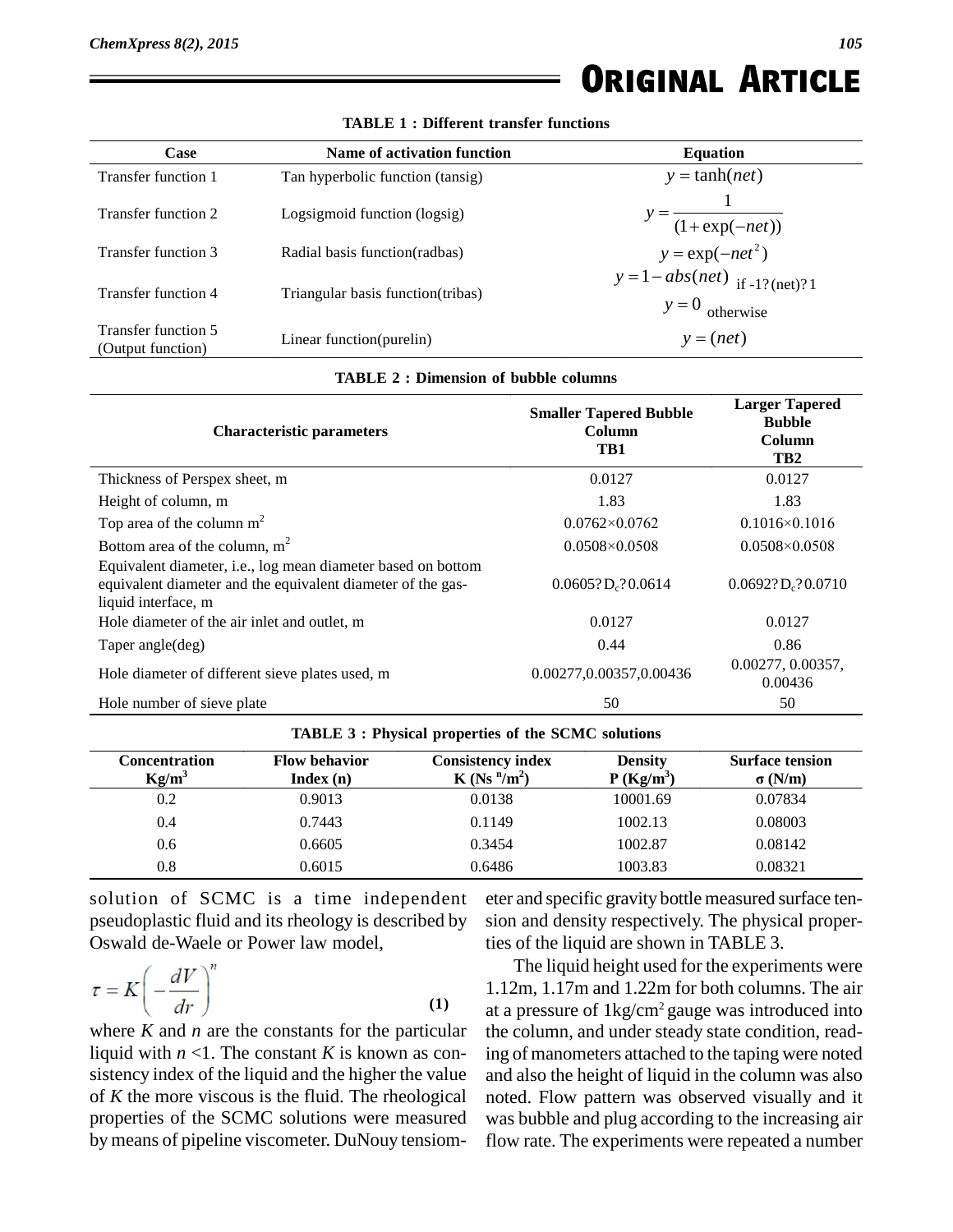of times to ensure the reproducibility of the data. track-<br>The temperature was maintained at atmospheric the<br>temperature30 $\pm$ 2<sup>o</sup>C. The temperature was maintained at atmospheric temperature  $30 \pm 2^0$ C.

*<sup>106</sup>* **. Original Article**

The gas holdup for particular gas flow rate is the fraction of the total gas-liquid volume that is oc cupied by the gas. This gas holdup is measured ex perimentally by subtracting the initial liquid volume from the volume of the gassed system and dividing this difference by the volume of the gassed system as expressed by the following expression,

$$
\varepsilon_g = \frac{V - V_o}{V} \tag{2}
$$

#### **RESULTSAND DISCUSSION**

Figures 3-5 show the effects of different param eters on gas holdup. The gas holdup increases with increasing gas flow rate. As bed height increases the gas holdup decreases compare to the smaller bed height and is due to bubbles coalescence to form bigger sized bubbles which are found to concentrate in the central core of the column and it rise quickly through the liquid. With increasing SCMC concentration the effective viscosity of the liquid increases, this decreases the gas holdup, and is due at higher concentration dense medium will tend to suppress and coalescence the bubbles to form bigger bubbles. With increasing the distributor hole diameter the gas holdup decreases due to bigger size bubble generation.

#### **Performance of the ANN**

Range of variables investigated is show in TABLE 4. Initially the total data of 646 was ran domized. The 90% of the data are used for training and 10% for testing. The synapse that connects a hidden layer to the input layer adjusts the weights and learning rate. It is always desired that the num ber of processing elements in the hidden layer must be kept at a minimum to reduce the complexity of network. Hence one hidden layer is used. The num bers of nodes in the hidden layer were selected by varying the nodes from 5 to 25, each case the mean square error(MSE) was calculated and then by com parison of minimum MSE value the number of nodes are selected. Figure 6 shows the variation in MSE with the number of nodes. The optimum number of



**Figure 3 : Variation of gas holdup with the gas flow rate**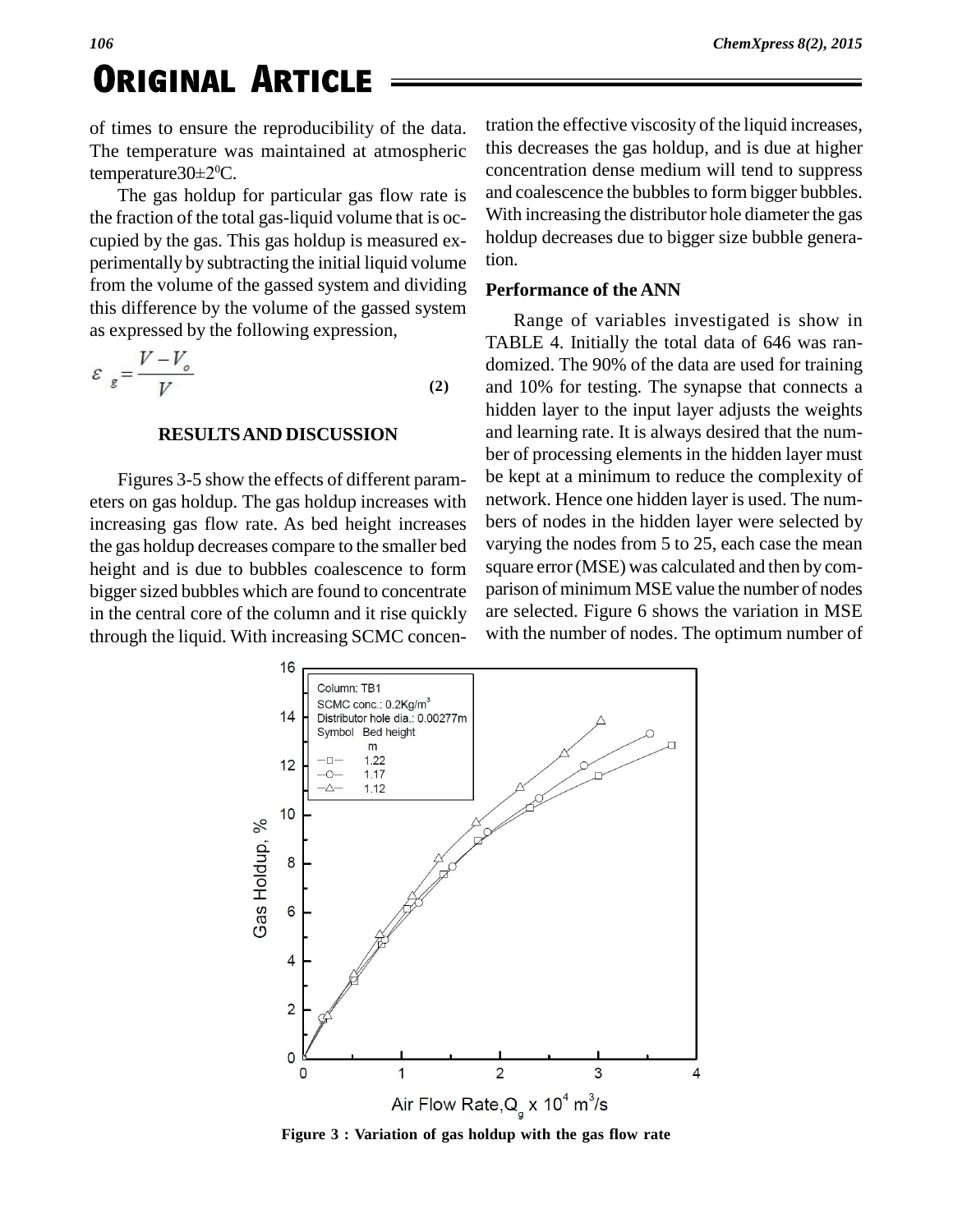

Figure 4 : Variation of gas holdup with the gas flow rate as the SCMC solution concentration as parameter



Figure 5 : Variation of gas holdup with the gas flow rate as the distributor hole diameter as parameter nodes is that node where the MSE is minimum. These optimum numbers of node are used for the analysis.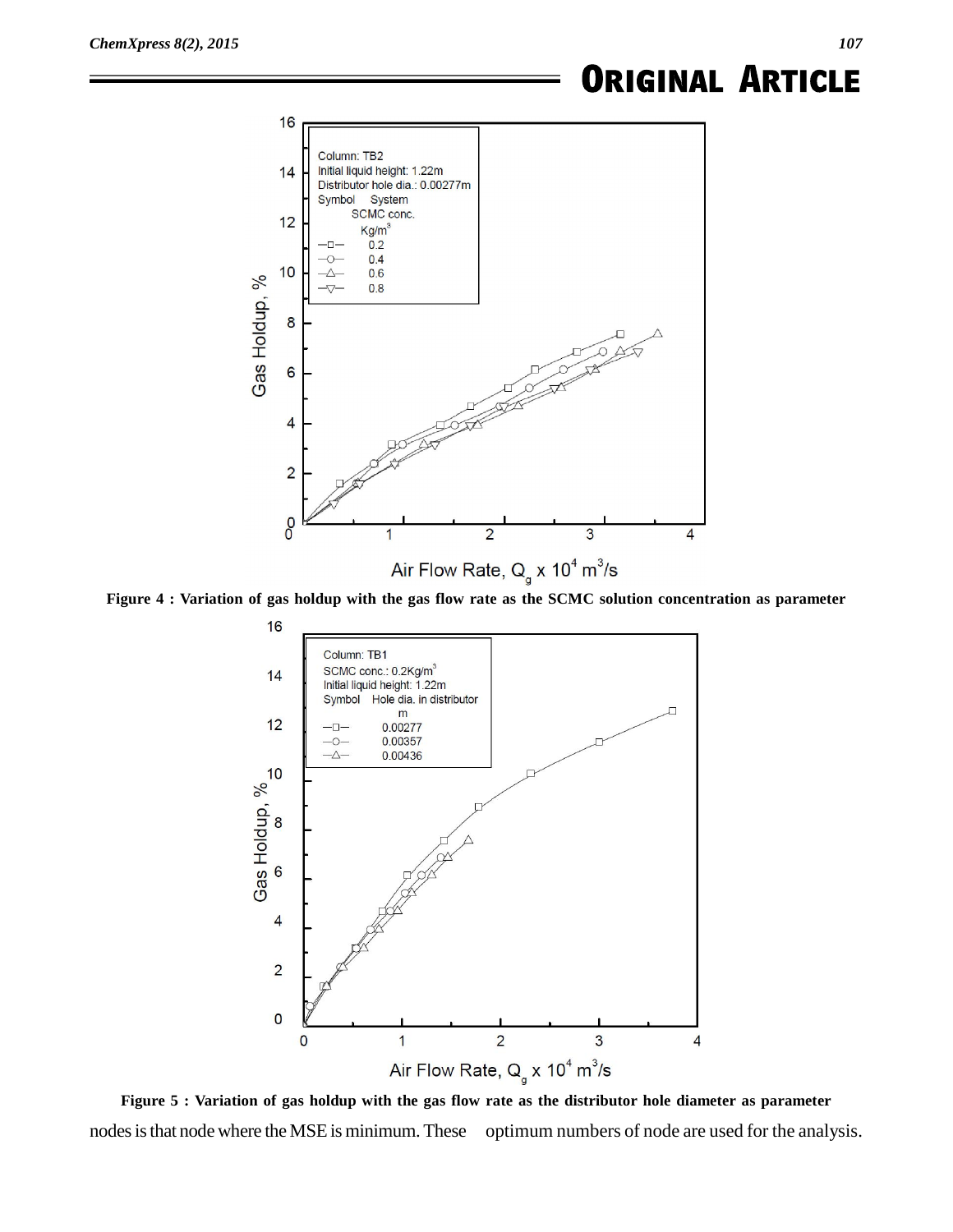| <b>Measurement</b> type                          | Range                                           |
|--------------------------------------------------|-------------------------------------------------|
| $Q_e$ , Gas flow rate, m <sup>3</sup> /s         | $0.0000058 \le Q_g \le 0.00046154$              |
| $\rho_l$ Density of liquid Kg/m <sup>3</sup>     | $1001.69 \le \rho_1 \le 1003.83$                |
| $\sigma_l$ , Surface tension, N/m                | $0.07834 \leq \sigma_1 \leq 0.0832$             |
| K Consistency index, $Ns^{n}/m^2$                | $0.0138 \leq K' \leq 0.6486$                    |
| $n$ . Flow behaviour index                       | $0.6015 \le n \le 0.9013$                       |
| $D_c$ . Diameter of column(log mean), m          | $0.0605 \le D_c \le 0.0710$                     |
| $D_n$ Distributor hole diameter, m               | $0.00277 \le D_n \le 0.00436$                   |
| $H_0$ , Clear liquid height, m                   | $1.12 \leq H_0 \leq 1.22$                       |
| $H_m$ Gas-liquid mixture height in the column, m | $1.13 \le H_m \le 1.4$                          |
| $\theta$ , Taper angle(deg)                      | 0.44 and 0.86                                   |
| $\varepsilon_e$ , Gas hold-up(dimensionless)     | $0.00813 \leq \varepsilon_{\rho} \leq 0.138462$ |

**TABLE 4 : Range of variables investigated**

The output is generated by using the transfer function 5 and compare with the desired output. The error passes to backpropagation for corrective adjust ment of synaptic weight of network for training. The backpropagation process propagates the errors backward through the network and allows adaptation of hidden processing element and a closed-loop control system is thus established. The weights are automatically adjusted using a gradient-descent-based algorithm.

The performance of the network is checked by Ga calculating mean square error (MSE), average ab-<br>solute relative error (AARE), standard deviation ( $\sigma$ ), the sys calculating mean square error (MSE), average ab cross-correlation coefficient (R) and Chi-square test solute relative error (AARE), standard deviation  $(\sigma)$ ,  $(\chi^2)$ ,

$$
MSE = \frac{1}{N} \sum_{i=1}^{N} (x_i - y_i)^2
$$
 (3)

$$
AARE = \frac{1}{N} \sum_{i=1}^{N} \left| \frac{(y_i - x_i)}{x_i} \right|
$$
 (4)

$$
\sigma = \sqrt{\sum_{i=1}^{N} \frac{1}{N-1} \left[ \left| \frac{(y_i - x_i)}{x_i} \right| - AARE \right]^2}
$$
 (5)

$$
R = \frac{\sum_{i=1}^{N} (x_i - \overline{x})(y_i - \overline{y})}{\sqrt{\sum_{i=1}^{N} (x_i - \overline{x})^2 \sum_{i=1}^{N} (y_i - \overline{y})^2}}
$$
(6)

$$
y^{2} = \sum_{i=1}^{N} \frac{(x_{i} - y_{i})^{2}}{y_{i}}
$$
 (7)

The chi-square test was performed to find the best-fit network model when the values of cross correlation coefficient are close to each other. The best-fit network model when the value correlation coefficient are close to each minimum value  $\chi^2$  give best model.

#### **Input parameters are the physical and operating variables of the system**

Gas holdup is expressed as a function of liquid and gas physical properties, geometric variables of the system and dynamic variables. The operating variables include the gas flow rate,  $Q_{g}$ , density of the system and dynamic variables. The operating<br>variables include the gas flow rate,  $Q<sub>s</sub>$ , density of<br>liquid,  $\rho<sub>t</sub>$ , surface tension of the liquid,  $\sigma<sub>t</sub>$ , consistency index, *K*, flow behavior index, *n*, log mean diameter of column, *D<sup>c</sup>* , gas-liquid mixture height in the column,  $H_m$ , distributor hole diameter,  $D_n$ , the diameter of column,  $D_c$ , gas-liquid mixture height in<br>the column,  $H_m$ , distributor hole diameter,  $D_n$ , the<br>taper angle of the column,  $\theta$ . Other parameters like, density of air, number of holes in the distributor plate and the acceleration due to gravity are not the input parameter in ANN as they are constant in all cases. The diameter of the column was calculated by first calculating the equivalent diameter of the base and at the gas-liquid interface, then calculates the log mean diameter,  $D_c$ , of the column. Hence, for each gas flow rate the diameter,  $D_c$ , varies according to the height of the gas-liquid interface. The range of variables investigated is shown in TABLE 4. For this system the optimum result was achieved using 2000 epochs for training. The gradual decrease of the value of average MSE as shown in Figure 6 in-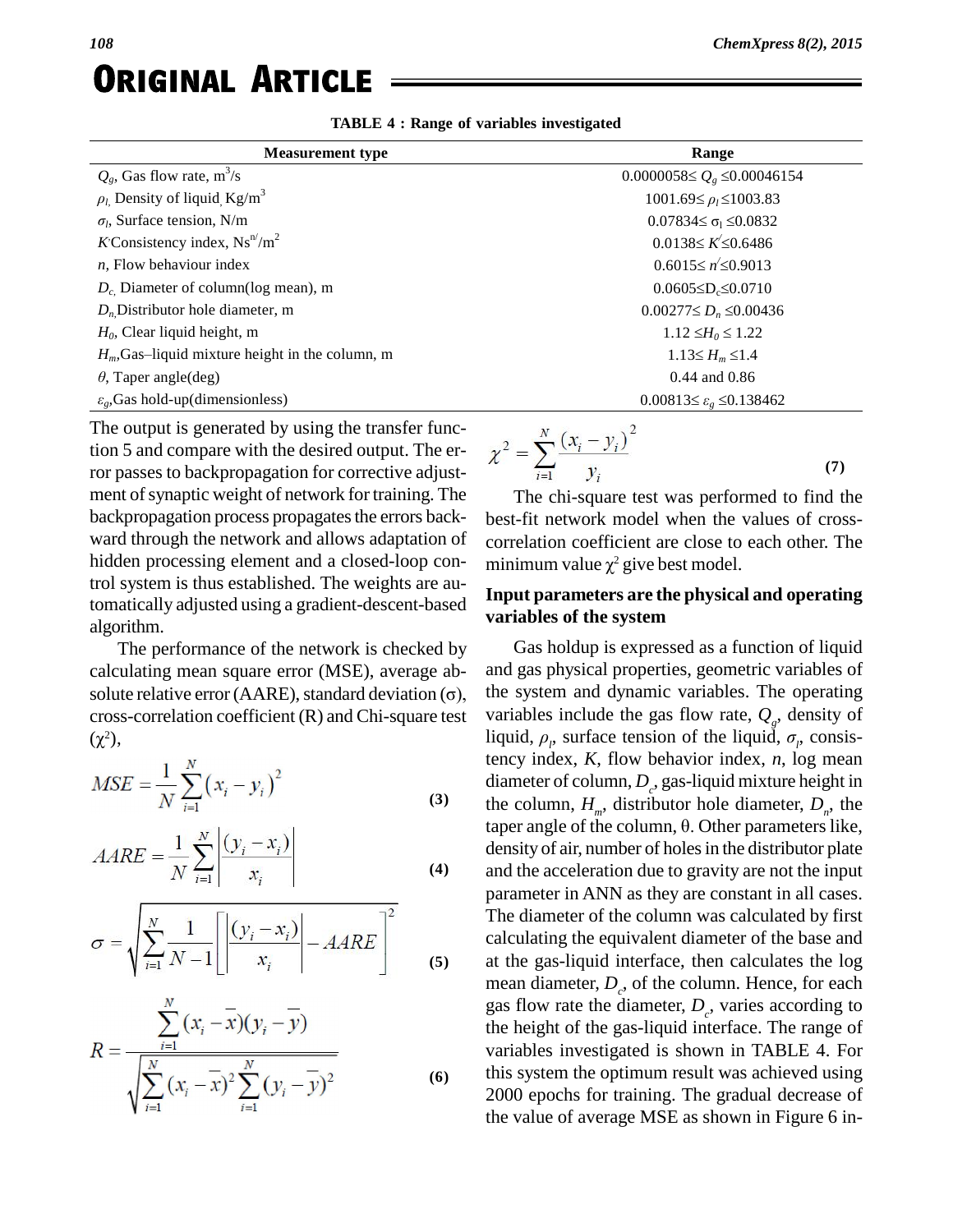

**Figure 6 : Variation of MSE with the number of nodes in hidden layer**

| TABLE 5 : Performance of best neural network for testing in gas holdup |
|------------------------------------------------------------------------|
|------------------------------------------------------------------------|

| <b>Measurement type</b>                               | <b>Transfer</b><br>function 1 | <b>Transfer</b><br>function 2 | <b>Transfer</b><br>function 3 | <b>Transfer</b><br>function 4 |
|-------------------------------------------------------|-------------------------------|-------------------------------|-------------------------------|-------------------------------|
| AARE                                                  | 0.1001                        | 0.095332                      | 0.100901                      | 0.120589                      |
| $SD(\sigma)$                                          | 0.11425                       | 0.114004                      | 0.10781                       | 0.10925                       |
| <b>MSE</b>                                            | 0.0000288693                  | 0.0000276932                  | 0.0000440029                  | 0.10925                       |
| CCC(R)                                                | 0.97284                       | 0.9713                        | 0.97441                       | 0.95798                       |
| $\chi^2$                                              | 0.035501                      | 0.03953                       | 0.035601                      | 0.049578                      |
| Optimum no. of processing elements<br>in hidden layer | 14                            | 19                            | 20                            | 20                            |



**Figure 7 : Comparison of gas holdup for the prediction**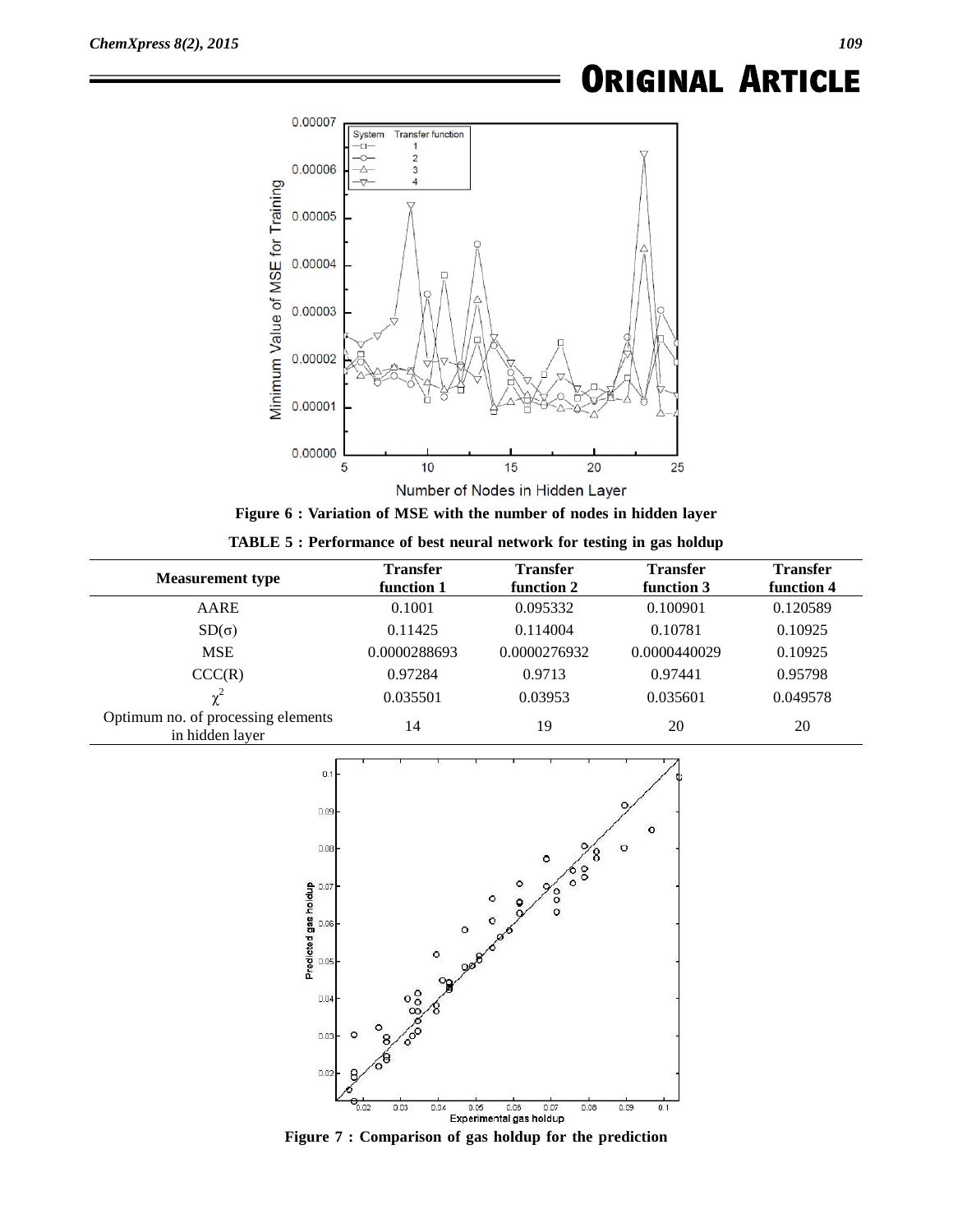dicates that the training procedure is accurate enough.  $y = y$ The training is acceptable as the cross-correlation  $n$ coefficient (*R*) obtained 0.9917.

*<sup>110</sup>* **. Original Article**

TABLE 5 represents the performance of the artificial neural network for prediction of the gas holdup for different transfer functions used in a hid den layer after optimization. These comparisons prove the effectiveness of the artificial neural net-<br>work analysis. For the holding prediction the cross-<br> $\sigma_l$ work analysis. For the holdup prediction the cross correlation coefficient, *R* value is greater than 0.97  $\sigma$ for all four different transfer functions used in the hidden layer. Hence, all the transfer functions used is acceptable for the prediction of the gas holdup. The chi-square test was performed to find the best transfer function to be used in future for the prediction of the gas holdup. The chi-square test results are shown in TABLE 5 and it confirms that the best network is the transfer function 1 with 14 processing elements in a hidden layer. Figure 7 shows the comparison between the experimental to the predicted output.

#### **CONCLUSIONS**

The gas holdup were measured in two different tapered bubble columns using non-Newtonian liq uids. The effects of gas holdup on different operating parameters were investigated. An applicability of artificial neural network model using multilayer perceptron with backpropagation algorithm was used to predict the gas holdup. The ANN model accurately predicts the gas holdup. The chi-square test confirms that the transfer function 1 with 14 pro cessing elements in a hidden layer gives better pre dictability.

#### **Nomenclature**

- K consistency index,  $Ns^n/m^2$
- $D_c$  log mean diameter of column, m<br> $D_p$  hole diameter in the distributor, i
- hole diameter in the distributor, m
- *g* acceleration due to gravity, m/s 2
- $H_m$  gas-liquid mixture height in column, m<br>*N* total number of data set
- *N* total number of data set
- *R* cross-correlation coefficient (dimensionless)
- *x* experimental value of gas holdup (dimensionless)
- predicted value of gas holdup (dimensionless)
- flow behaviour index(dimensionless)
- $Q_{g}$  gas flow rate, m<sup>3</sup>/s  $Q_{\scriptscriptstyle\sigma}$

#### **Greek letters** *Â*

- taper angle of the column *Ò*
- *<sup>g</sup>* gas hold-up, dimensionless  $\mathcal{E}_g$
- density of liquid, Kg/m<sup>3</sup>  $\rho$ <sub>i</sub>
- *<sup>l</sup>* surface tension, N/m
- standard deviation (dimensionless)

#### **REFERENCES**

- **[1]** N.Bar, S.K.Das; Int.Rev.Chem.Engg., **3(6)**, 628 **(2011)**.
- **[2]** N.Bar, S.K.Das; Am.J.Fluid Dynamics, **2(3)**, 7 **(2012)**.
- **[3]** N.Bar, M.N.Biswas, S.K.Das; Ind.Eng.Chem.Res., **49**, 9423 **(2010)**.
- **[4]** N.Bar, A.B.Biswas, M.N.Biswas, S.K.Das; CiiT Int.J.Artificial Intelligent Systems and Machine Learning, **3(7)**, 412 **(2011)**.
- **[5]** A.Bansal, R.J.Kanuffman, R.R.Weitz, J.Manag; Information Systems, **10(1)**, 11 **(1993)**.
- **[6]** M.Bouaifi, G.Hebrard, D.Bastoul, M.Roustan; Chem.Eng.Process, **40**, 97 **(2001)**.
- **[7]** R.Chhabra; Hydrodynamics of bubbles and drops in rheologicallycomplex fluids.*Encyclopedia ofFluid Mechanics,* Gulf Publishing Co.: London, **7**, 253- 286 **(1988)**.
- **[8]** R.P.Chhabra; Bubbles, drops, and particlesin non- Newtonian fluids, CRC, Taylor & Francis, **(2007)**.
- **[9]** S.P.Godbole, M.F.Honath, Y.T.Shah; Chem.Eng.Commun., **16**, 119 **(1982)**.
- **[10]** M.W.Haque, K.D.P.Nigam, J.B.Joshi; Chem.Eng.Sci., **41**, 2321 **(1986)**.
- [11] S.Haykin; Neural networks a comprehensive foundation, 2 nd Edition, Prentice-Hall, USA, **(1999)**.
- **[12]** D.M.Himmelblau; Korean J.Chem.Eng., **17**, 373 **(2000)**.
- **[13]** J.S.Huang, J.L.Yan, C.S.Wu; J.Chem.Tech.& Biotechnol, **75(4)**, 269 **(2000)**.
- **[14]** S.K.Jana,A.B.Biswas, S.K.Das; Kor.J.Chem.Engg., **31(4)**, 574 **(2014)**.
- **[15]** A.Lakota;Acta.Chim.Slov., **54**, 678 **(2007)**.
- **[16]** D.D.Lee, C.D.Scot, C.W.Hancher; J.Water Poll.Control Fed., **51(5)**, 974 **(1979)**.
- **[17]** H.J.Li; Chem.Engg.Sci., **54**, 2247 **(1999)**.
- **[18]** W.W.Pitt, C.W.Hancher, B.D.Patton;